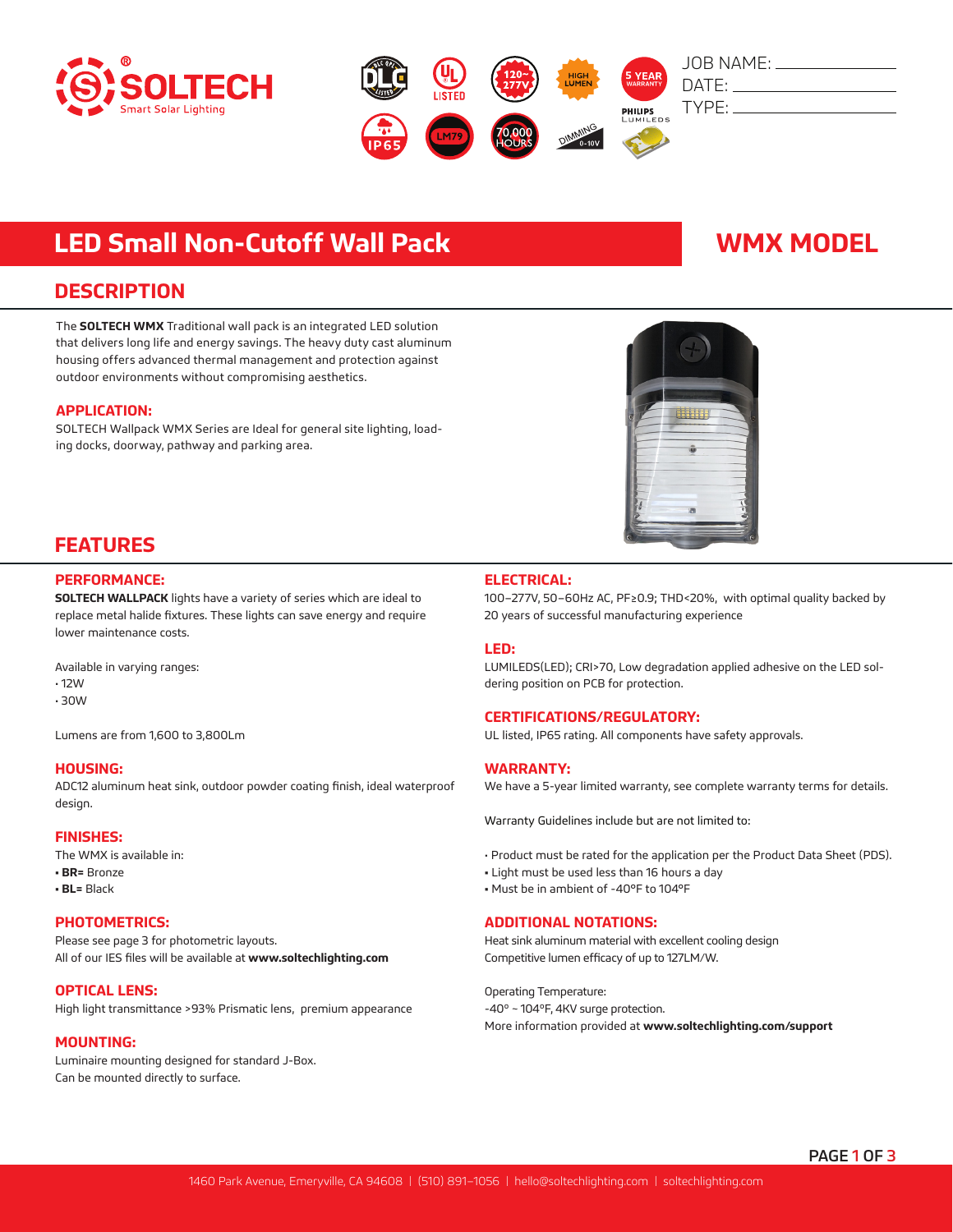



# **LED Small Non-Cutoff Wall Pack WMX MODEL**

| <b>HOUSING</b>            | ACD12 aluminum heat sink,<br>Outdoor powder coating.                               |
|---------------------------|------------------------------------------------------------------------------------|
| <b>VOLTAGE</b>            | 100-277V, 50-60Hz AC                                                               |
| LED                       | LumiLEDs                                                                           |
| <b>EFFICACY</b>           | 127 LM/W                                                                           |
| <b>LUMENS@5000K</b>       | 1,600-3,800 lumens                                                                 |
| <b>POWER FACTOR</b>       | >0.9                                                                               |
| <b>BEAM ANGLE</b>         | 7                                                                                  |
| <b>THD</b>                | 320%                                                                               |
| <b>OPERATING TEMP</b>     | -40°F-104°F                                                                        |
| <b>ALUMINUM LED BOARD</b> | High conductive, Waterproof, Aging<br>resistance, Salt mist resistance, Long-life. |
| <b>CONTROLS / DIMMING</b> | 1-10V Dimming                                                                      |
| CCT                       | 3000K, 4000K and 5000K                                                             |
| CRI                       | >70                                                                                |
| <b>RATED LIFE</b>         | 70,000 hours                                                                       |

## **SUMMARY INSTALLATION DIAGRAM**



## **ENERGY PERFORMANCE DATA**

| <b>MODEL</b>  | <b>DIMENSION</b><br>(in) | <b>VOLTAGE</b><br>(V) | <b>WATT</b><br>$(W - 8\% - +5\%)$ | <b>LUMENS</b><br>@5000K(Lm) | <b>EFFICACY</b><br>(Lm/w) |
|---------------|--------------------------|-----------------------|-----------------------------------|-----------------------------|---------------------------|
| STLWMX12XYYZZ | 8.3X5.5X3.2 in           | $100 - 277$           | 12                                | 1,600                       | 133                       |
| STLWMX30XYYZZ | 8.3X5.5X3.2 in           | 100-277               | 30                                | 3.800                       | 127                       |

## **ORDERING INFORMATION**

Sample Number: STLWMX124WMBR

SOLTECH Wall Pack WMX 12 watt, 4000k, Wall mount installation, with a Bronze finish.

| <b>SERIES</b> | <b>WATT</b><br>$(W - 8\% - 5\%)$ | <b>COLOR</b><br><b>TEMP</b><br>(X) | <b>MOUNTING</b><br><b>OPTIONS</b><br>(YY) | <b>FINISH</b><br>(ZZ) | <b>VOLTAGE</b><br>(V)<br>(Blank) | <b>OPTIC</b><br><b>TYPE</b><br>(Blank) | <b>DIMMING</b><br>(Blank) |
|---------------|----------------------------------|------------------------------------|-------------------------------------------|-----------------------|----------------------------------|----------------------------------------|---------------------------|
| <b>STLWMX</b> | 12                               | $3 = 3000K$                        | <b>WM=WALL</b><br><b>MOUNT</b>            | <b>BR</b> =BRONZE     | $100 - 277$                      |                                        | 1–10V/PWM/VR              |
|               | 30                               | $4 = 4000K$                        |                                           | <b>BK</b> =BLACK      |                                  |                                        |                           |

5=5000K